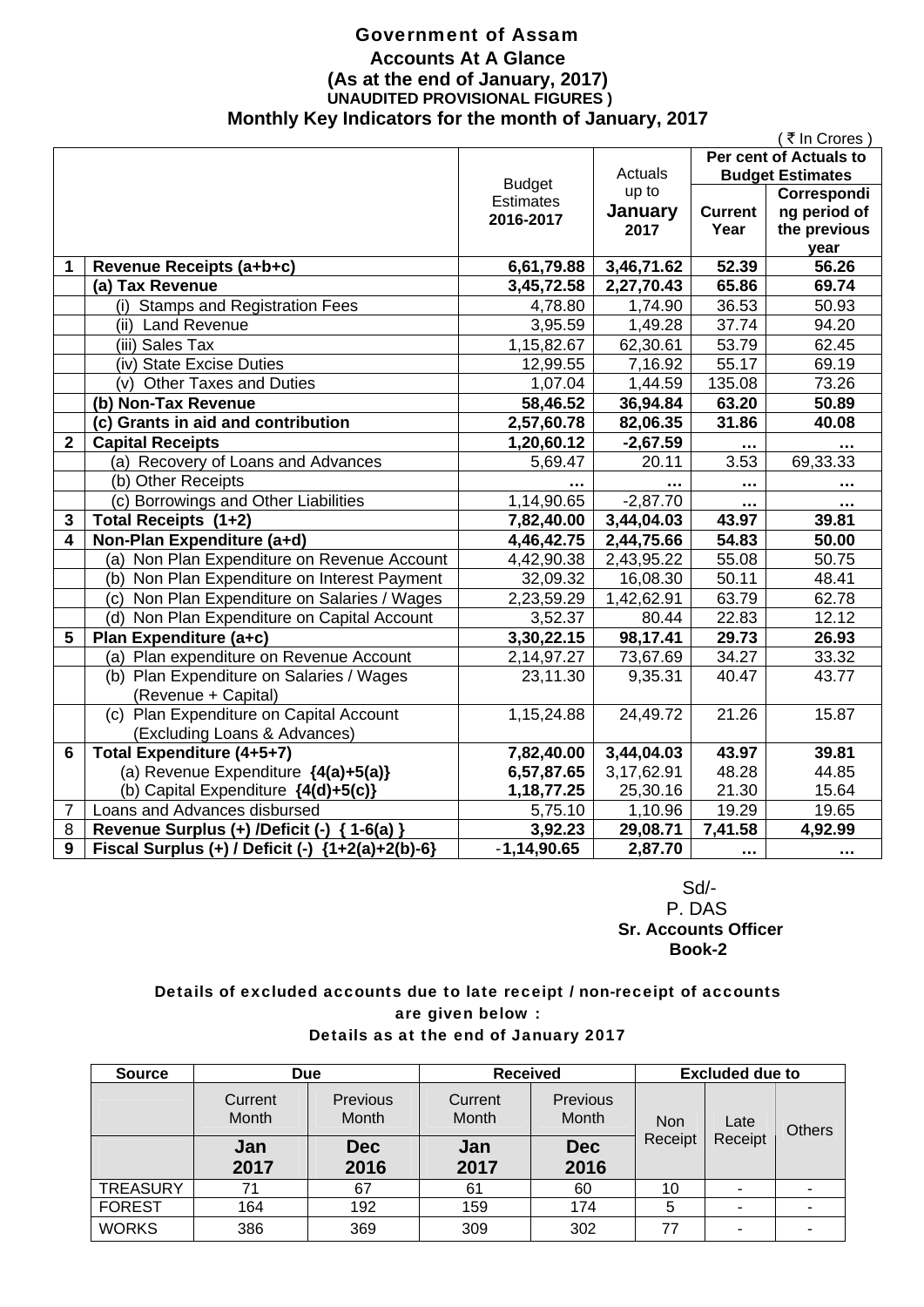### Monthly trend of **TAX REVENUE**  ( Refer to Item No. 1 (a) of Monthly Accounts at a Glance )

|                  |                |                    |                | (₹ In crores)      |
|------------------|----------------|--------------------|----------------|--------------------|
|                  |                | 2016-17            | 2015-16        |                    |
| <b>Months</b>    | <b>MONTHLY</b> | <b>PROGRESSIVE</b> | <b>MONTHLY</b> | <b>PROGRESSIVE</b> |
| <b>APRIL</b>     | 2,177.07       | 2.177.07           | 2,073.24       | 2.073.24           |
| <b>MAY</b>       | 2,193.61       | 4,370.68           | 2,085.84       | 4,159.08           |
| <b>JUNE</b>      | 2,214.93       | 6.858.61           | 2,099.58       | 6,258.66           |
| <b>JULY</b>      | 2,209.20       | 8,794.81           | 2,061.65       | 8,320.31           |
| <b>AUGUST</b>    | 2,216.56       | 11,011.37          | 2,018.74       | 10,339.05          |
| <b>SEPTEMBER</b> | 2,258.27       | 13,269.64          | 1,977.32       | 12,316.37          |
| <b>OCTOBER</b>   | 2,304.63       | 15,574.27          | 2,074.74       | 14,391.11          |
| <b>NOVEMBER</b>  | 1,728.83       | 17,303.10          | 2,025.99       | 16,417.10          |
| <b>DECEMBER</b>  | 3,854.86       | 21,157.96          | 2,100.97       | 18,518.07          |
| <b>JANUARY</b>   | 1,612.47       | 22,770.43          | 2,095.49       | 20,613.56          |
| <b>FEBRUARY</b>  |                |                    | 2,116.48       | 22,730.04          |
| <b>MARCH</b>     |                |                    | 4,161.34       | 26,891.38          |

**Note :** As the details of excluded accounts are not likely to be the same for the current and corresponding periods, the comparison will be indicative only. For details of excluded accounts, reference to Accounts at a Glance is invited.

### Monthly trend of **NON-TAX REVENUE**  ( Refer to Item No. 1 (b) of Monthly Accounts at a Glance )

| <b>Months</b>    |                | 2016-17            |                | 2015-16            |
|------------------|----------------|--------------------|----------------|--------------------|
|                  | <b>MONTHLY</b> | <b>PROGRESSIVE</b> | <b>MONTHLY</b> | <b>PROGRESSIVE</b> |
| <b>APRIL</b>     | 166.18         | 166.18             | 331.93         | 331.93             |
| <b>MAY</b>       | 186.78         | 352.96             | 199.48         | 531.41             |
| <b>JUNE</b>      | 219.41         | 572.37             | 301.79         | 833.20             |
| <b>JULY</b>      | 198.40         | 770.77             | 231.52         | 1,064.72           |
| <b>AUGUST</b>    | 1,660.97       | 2,431.74           | 167.27         | 1,231.99           |
| <b>SEPTEMBER</b> | 224.28         | 2,656.02           | 165.17         | 1,397.16           |
| <b>OCTOBER</b>   | 237.71         | 2,893.73           | 202.77         | 1,599.93           |
| <b>NOVEMBER</b>  | 279.25         | 3,172.98           | 211.23         | 1,811.16           |
| <b>DECEMBER</b>  | 257.19         | 3,430.17           | 185.94         | 1,997.10           |
| <b>JANUARY</b>   | 264.67         | 3,694.84           | 204.50         | 2,201.60           |
| <b>FEBRUARY</b>  |                |                    | 197.19         | 2,398.79           |
| <b>MARCH</b>     |                |                    | 361.21         | 2,760.00           |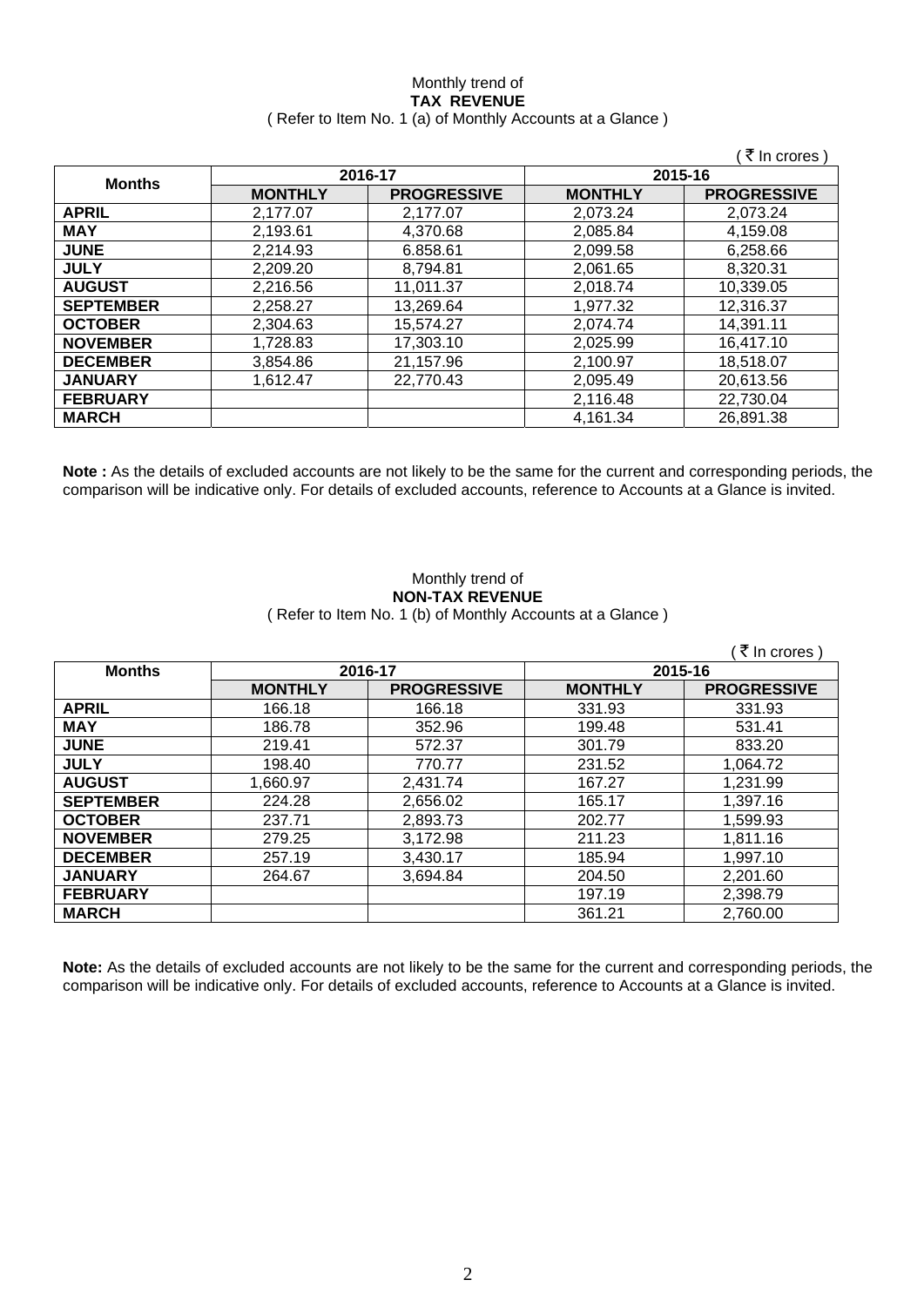## Monthly trend of **GRANTS-IN-AID AND CONTRIBUTION**

( Refer to Item No. 1 (c) of Monthly Accounts at a Glance )

|                  |                |                    |                | ∶₹ In crores )     |
|------------------|----------------|--------------------|----------------|--------------------|
| <b>Months</b>    | 2016-17        |                    | 2015-16        |                    |
|                  | <b>MONTHLY</b> | <b>PROGRESSIVE</b> | <b>MONTHLY</b> | <b>PROGRESSIVE</b> |
| <b>APRIL</b>     | 443.89         | 443.89             | 373.68         | 373.68             |
| <b>MAY</b>       | 781.92         | 1,225.81           | 1,448.44       | 1,822.12           |
| <b>JUNE</b>      | 908.51         | 2,134.32           | 945.32         | 2,767.45           |
| <b>JULY</b>      | 1.104.10       | 3,238.42           | 627.02         | 3,394.47           |
| <b>AUGUST</b>    | 515.02         | 3,753.44           | 2,215.65       | 5,610.12           |
| <b>SEPTEMBER</b> | 2,138.89       | 5,892.33           | 1,351.85       | 6,961.97           |
| <b>OCTOBER</b>   | 406.10         | 6,298.43           | 404.19         | 7,366.16           |
| <b>NOVEMBER</b>  | 500.94         | 6,799.37           | 508.64         | 7,874.80           |
| <b>DECEMBER</b>  | 948.64         | 7,748.01           | 1,102.87       | 8,977.67           |
| <b>JANUARY</b>   | 458.34         | 8,206.35           | 311.91         | 9,289.58           |
| <b>FEBRUARY</b>  |                |                    | 854.30         | 10,143.88          |
| <b>MARCH</b>     |                |                    | 2,652.17       | 12,796.05          |

**Note :** As the details of excluded accounts are not likely to be the same for the current and corresponding periods, the comparison will be indicative only. For details of excluded accounts, reference to Accounts at a Glance is invited.

### Monthly trend of **RECOVERY OF LOANS AND ADVANCES**  ( Refer to Item No. 2 (a) of Monthly Accounts at a Glance )

|                  |                |                    |                | ₹ In crores        |
|------------------|----------------|--------------------|----------------|--------------------|
| <b>Months</b>    | 2016-17        |                    | 2015-16        |                    |
|                  | <b>MONTHLY</b> | <b>PROGRESSIVE</b> | <b>MONTHLY</b> | <b>PROGRESSIVE</b> |
| <b>APRIL</b>     | 0.41           | 0.41               | 503.35         | 503.35             |
| <b>MAY</b>       | 1.04           | 1.45               | 0.57           | 503.92             |
| <b>JUNE</b>      | 1.00           | 2.45               | 0.48           | 504.40             |
| <b>JULY</b>      | 13.14          | 15.59              | 0.37           | 504.77             |
| <b>AUGUST</b>    | 0.36           | 15.95              | 2.47           | 507.24             |
| <b>SEPTEMBER</b> | 0.24           | 16.18              | 0.39           | 507.63             |
| <b>OCTOBER</b>   | 0.22           | 16.40              | 0.68           | 508.31             |
| <b>NOVEMBER</b>  | 0.22           | 16.62              | 0.38           | 508.69             |
| <b>DECEMBER</b>  | 2.88           | 19.50              | 0.50           | 509.19             |
| <b>JANUARY</b>   | 0.61           | 20.11              | 0.41           | 509.60             |
| <b>FEBRUARY</b>  |                |                    | 0.28           | 509.88             |
| <b>MARCH</b>     |                |                    | 0.60           | 510.48             |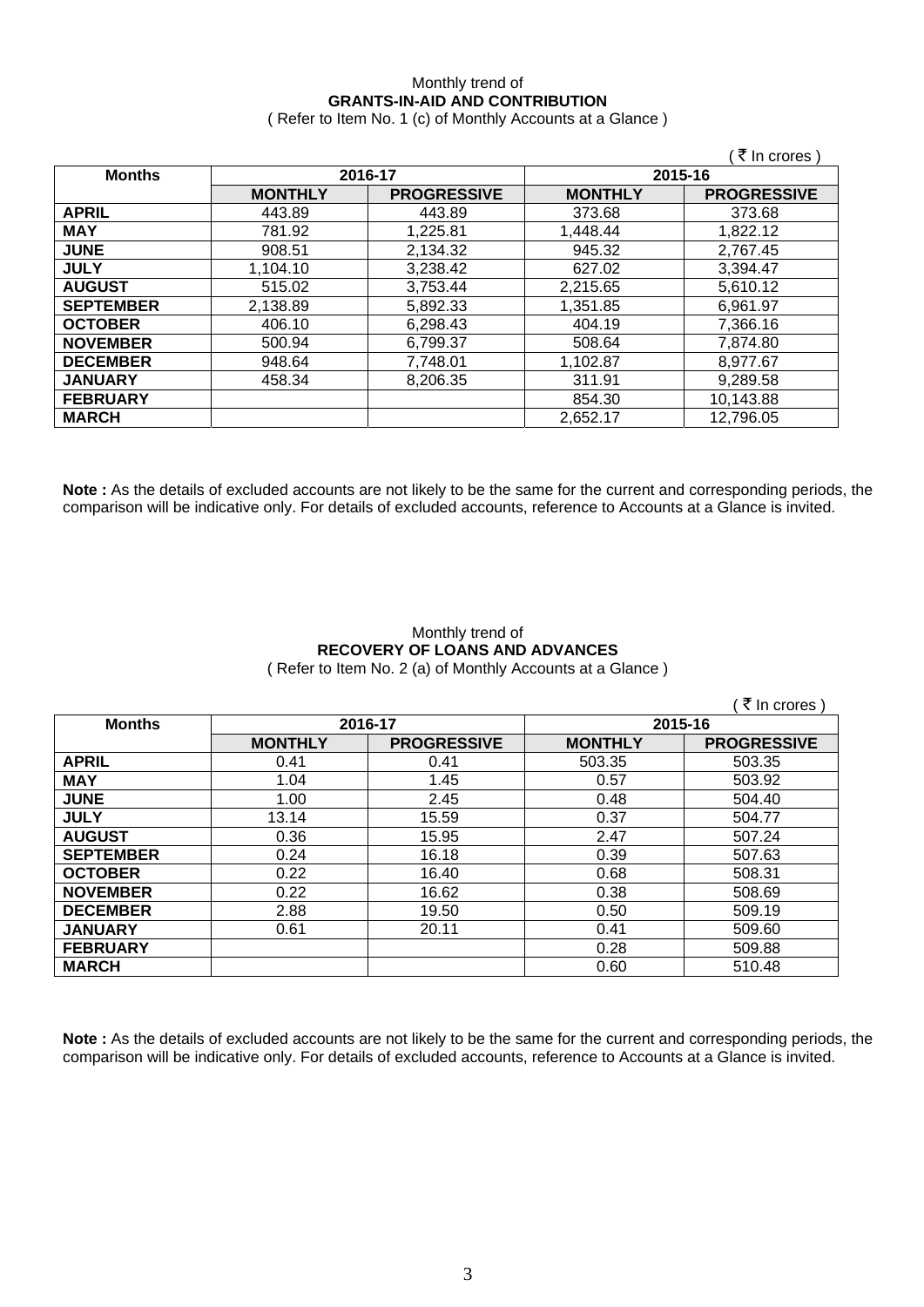#### Monthly trend of **OTHER RECEIPTS**  ( Refer to Item No. 2 (b) of Monthly Accounts at a Glance )

|                          |                |                    |                | ∶ <i>₹</i> In crores ) |
|--------------------------|----------------|--------------------|----------------|------------------------|
| 2016-17<br><b>Months</b> |                | 2015-16            |                |                        |
|                          | <b>MONTHLY</b> | <b>PROGRESSIVE</b> | <b>MONTHLY</b> | <b>PROGRESSIVE</b>     |
| <b>APRIL</b>             | 0.00           | 0.00               | 0.00           | 0.00                   |
| <b>MAY</b>               | 0.00           | 0.00               | 0.00           | 0.00                   |
| <b>JUNE</b>              | 0.00           | 0.00               | 0.00           | 0.00                   |
| <b>JULY</b>              | 0.00           | 0.00               | 0.00           | 0.00                   |
| <b>AUGUST</b>            | 0.00           | 0.00               | 0.00           | 0.00                   |
| <b>SEPTEMBER</b>         | 0.00           | 0.00               | 0.00           | 0.00                   |
| <b>OCTOBER</b>           | 0.00           | 0.00               | 0.00           | 0.00                   |
| <b>NOVEMBER</b>          | 0.00           | 0.00               | 0.00           | 0.00                   |
| <b>DECEMBER</b>          | 0.00           | 0.00               | 0.00           | 0.00                   |
| <b>JANUARY</b>           | 0.00           | 0.00               | 0.00           | 0.00                   |
| <b>FEBRUARY</b>          |                |                    | 0.00           | 0.00                   |
| <b>MARCH</b>             |                |                    | 0.00           | 0.00                   |

**Note :** As the details of excluded accounts are not likely to be the same for the current and corresponding periods, the comparison will be indicative only. For details of excluded accounts, reference to Accounts at a Glance is invited.

## Monthly trend of **BORROWINGS AND OTHER LIABILITIES**

( Refer to Item No. 2 (c) of Monthly Accounts at a Glance )

 $($   $\overline{\tau}$  In crores ) **Months 2016-17 2015-16 MONTHLY | PROGRESSIVE | MONTHLY | PROGRESSIVE APRIL** -868.08 -868.08 -2,270.58 -2,270.58 **MAY** 54.76 -813.32 -1,664.91 -3,935.49 **JUNE** -848.10 -1661.42 506.92 -3,428.57 **JULY** -858.89 -2,520.31 -359.74 -3,788.31 **AUGUST** | -366.39 | -2,886.70 | -2,395.33 | -6,183.64 **SEPTEMBER** -1,296.01 -4,182.71 -352.87 -6,536.51 **OCTOBER** 1,249.24 2-2,933.47 892.22 5,644.29 **NOVEMBER** | 754.47 | -2,179.00 | 181.10 | -5,463.19 **DECEMBER** -108.02 -2,287.02 -471.32 -5,934.51 **JANUARY** | 1,999.32 | -287.70 | 1,355.00 | -4,579.51 **FEBRUARY 1** -4,108.82 **MARCH** 392.46 -3,716.36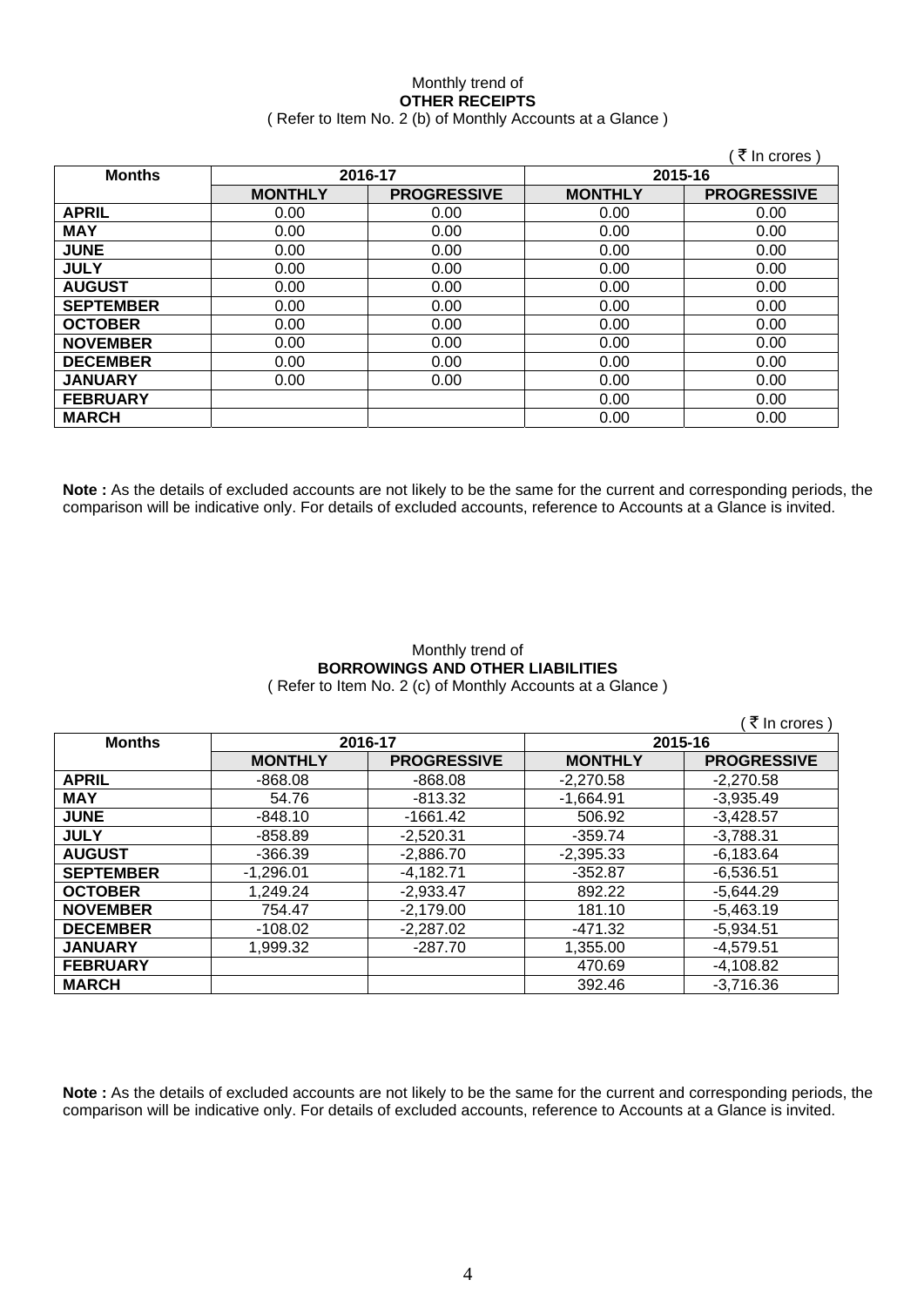### Monthly trend of **TOTAL RECEIPTS**  ( Refer to Item No. 3 of Monthly Accounts at a Glance )

|        |                |                    |                | (₹ In crores)      |
|--------|----------------|--------------------|----------------|--------------------|
| Months | 2016-17        |                    | 2015-16        |                    |
|        | <b>MONTHLY</b> | <b>PROGRESSIVE</b> | <b>MONTHLY</b> | <b>PROGRESSIVE</b> |
|        |                |                    |                |                    |

|                  | <b>MONTHLY</b> | <b>PROGRESSIVE</b> | <b>MONTHLY</b> | <b>PROGRESSIVE</b> |
|------------------|----------------|--------------------|----------------|--------------------|
| <b>APRIL</b>     | 1.919.47       | 1,919.47           | 1,011.62       | 1,011.62           |
| <b>MAY</b>       | 3,218.11       | 5,137.57           | 2,069.43       | 3,081.05           |
| <b>JUNE</b>      | 2,495.75       | 7,633.33           | 3,854.09       | 6,935.14           |
| <b>JULY</b>      | 2,665.95       | 10,299.28          | 2,560.82       | 9,495.96           |
| <b>AUGUST</b>    | 4,026.52       | 14,325.80          | 2,008.80       | 11,504.76          |
| <b>SEPTEMBER</b> | 3,325.66       | 17,651.46          | 3,141.85       | 14,646.61          |
| <b>OCTOBER</b>   | 4,197.90       | 21,849.36          | 3,574.61       | 18,221.22          |
| <b>NOVEMBER</b>  | 3,263.71       | 25,113.07          | 2,927.34       | 21,148.56          |
| <b>DECEMBER</b>  | 4,955.55       | 30,068.62          | 2,918.96       | 24,067.52          |
| <b>JANUARY</b>   | 4.335.41       | 34,404.03          | 3,967.31       | 28,034.83          |
| <b>FEBRUARY</b>  |                |                    | 3,638.94       | 31,673.77          |
| <b>MARCH</b>     |                |                    | 7.567.78       | 39,241.55          |

**Note** : As the details of excluded accounts are not likely to be the same for the current and corresponding periods, the comparison will be indicative only. For details of excluded accounts, reference to Accounts at a Glance is invited.

## Monthly trend of **NON-PLAN EXPENDITURE ON REVENUE ACCOUNT**

( Refer to Item No. 4 (a) of Monthly Accounts at a Glance )

|                  |                |                    |                | ∶₹ In crores )     |
|------------------|----------------|--------------------|----------------|--------------------|
| <b>Months</b>    | 2016-17        |                    |                | 2015-16            |
|                  | <b>MONTHLY</b> | <b>PROGRESSIVE</b> | <b>MONTHLY</b> | <b>PROGRESSIVE</b> |
| <b>APRIL</b>     | 1,855.80       | 1,855.80           | 904.35         | 904.35             |
| <b>MAY</b>       | 2,330.11       | 4,185.91           | 1,812.59       | 2,716.94           |
| <b>JUNE</b>      | 1,888.08       | 6.073.99           | 2,293.03       | 5,009.97           |
| <b>JULY</b>      | 2,123.01       | 8,197.00           | 1,990.00       | 6,999.97           |
| <b>AUGUST</b>    | 2,984.40       | 11,181.40          | 1,644.29       | 8,644.26           |
| <b>SEPTEMBER</b> | 2,663.05       | 13,844.45          | 1,952.76       | 10,597.02          |
| <b>OCTOBER</b>   | 2,330.33       | 16,174.78          | 2,200.25       | 12,797.27          |
| <b>NOVEMBER</b>  | 2,519.10       | 18,693.88          | 2,327.14       | 15,124.41          |
| <b>DECEMBER</b>  | 2.684.24       | 21,378.12          | 2,283.93       | 17,408.34          |
| <b>JANUARY</b>   | 3.017.10       | 24,395.22          | 2,152.18       | 19,560.52          |
| <b>FEBRUARY</b>  |                |                    | 2,775.97       | 22,336.49          |
| <b>MARCH</b>     |                |                    | 4,672.92       | 27,009.41          |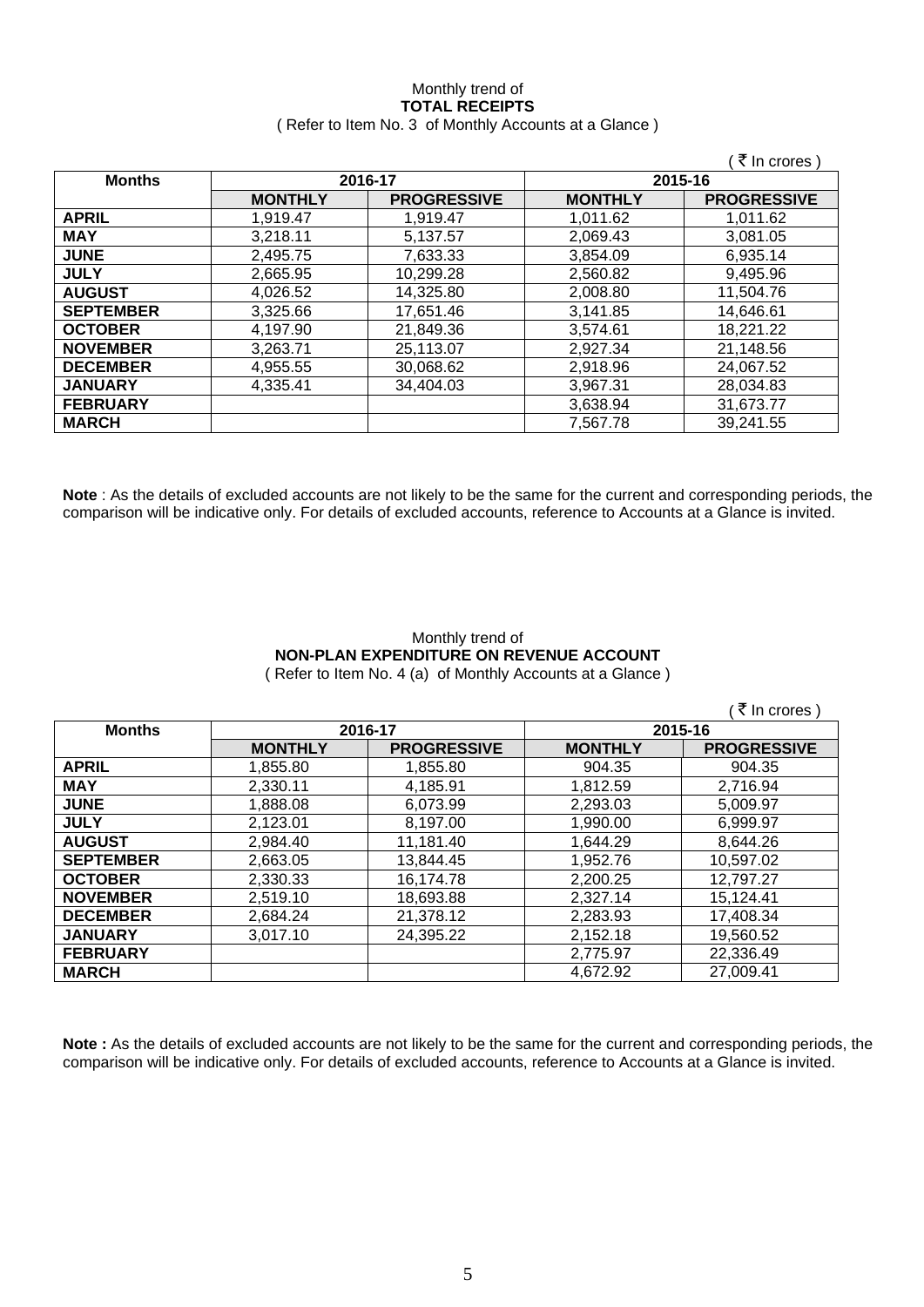### Monthly trend of **NON-PLAN EXPENDITURE ON INTEREST PAYMENT**

( Refer to Item No. 4 (b) of Monthly Accounts at a Glance )

|                  |                |                    |                | ₹ In crores)       |
|------------------|----------------|--------------------|----------------|--------------------|
| <b>Months</b>    | 2016-17        |                    | 2015-16        |                    |
|                  | <b>MONTHLY</b> | <b>PROGRESSIVE</b> | <b>MONTHLY</b> | <b>PROGRESSIVE</b> |
| <b>APRIL</b>     | 103.52         | 103.52             | 10.08          | 10.08              |
| <b>MAY</b>       | 317.46         | 420.98             | 118.40         | 128.48             |
| <b>JUNE</b>      | -79.86         | 341.12             | 133.76         | 262.24             |
| <b>JULY</b>      | 164.90         | 506.02             | 87.71          | 349.95             |
| <b>AUGUST</b>    | 237.59         | 743.61             | 221.32         | 571.27             |
| <b>SEPTEMBER</b> | 347.06         | 1,090.67           | 332.61         | 903.88             |
| <b>OCTOBER</b>   | 112.28         | 1,202.95           | 119.31         | 1,023.19           |
| <b>NOVEMBER</b>  | 80.42          | 1,283.37           | 32.76          | 1,055.95           |
| <b>DECEMBER</b>  | 131.78         | 1415.15            | 170.99         | 1,226.94           |
| <b>JANUARY</b>   | 193.15         | 1,608.30           | 134.42         | 1,361.36           |
| <b>FEBRUARY</b>  |                |                    | 237.77         | 1,599.13           |
| <b>MARCH</b>     |                |                    | 373.36         | 1.972.49           |

**Note :** As the details of excluded accounts are not likely to be the same for the current and corresponding periods, the comparison will be indicative only. For details of excluded accounts, reference to Accounts at a Glance is invited.

### Monthly trend of **NON-PLAN EXPENDITURE ON CAPITAL ACCOUNT ( EXCLUDING LOANS & ADVANCES )**

( Refer to Item No. 4 (d) of Monthly Accounts at a Glance )

|                  |                |                    |                | ∶ ₹ In crores `    |
|------------------|----------------|--------------------|----------------|--------------------|
| <b>Months</b>    |                | 2016-17            | 2015-16        |                    |
|                  | <b>MONTHLY</b> | <b>PROGRESSIVE</b> | <b>MONTHLY</b> | <b>PROGRESSIVE</b> |
| <b>APRIL</b>     | 0.00           | 0.00               | 0.00           | 0.00               |
| <b>MAY</b>       | 2.84           | 2.84               | $-0.01$        | $-0.01$            |
| <b>JUNE</b>      | 0.46           | 3.30               | 0.54           | 0.53               |
| <b>JULY</b>      | 2.04           | 5.34               | 0.29           | 0.82               |
| <b>AUGUST</b>    | 4.83           | 10.17              | $-1.75$        | $-0.93$            |
| <b>SEPTEMBER</b> | 6.50           | 16.67              | $-44.64$       | $-45.57$           |
| <b>OCTOBER</b>   | 9.53           | 26.20              | 2.71           | $-42.86$           |
| <b>NOVEMBER</b>  | 23.79          | 49.99              | 1.06           | $-41.80$           |
| <b>DECEMBER</b>  | 20.33          | 70.32              | 15.35          | $-26.45$           |
| <b>JANUARY</b>   | 10.12          | 80.44              | 16.28          | $-10.17$           |
| <b>FEBRUARY</b>  |                |                    | 4.95           | $-5.22$            |
| <b>MARCH</b>     |                |                    | $-7.82$        | $-13.04$           |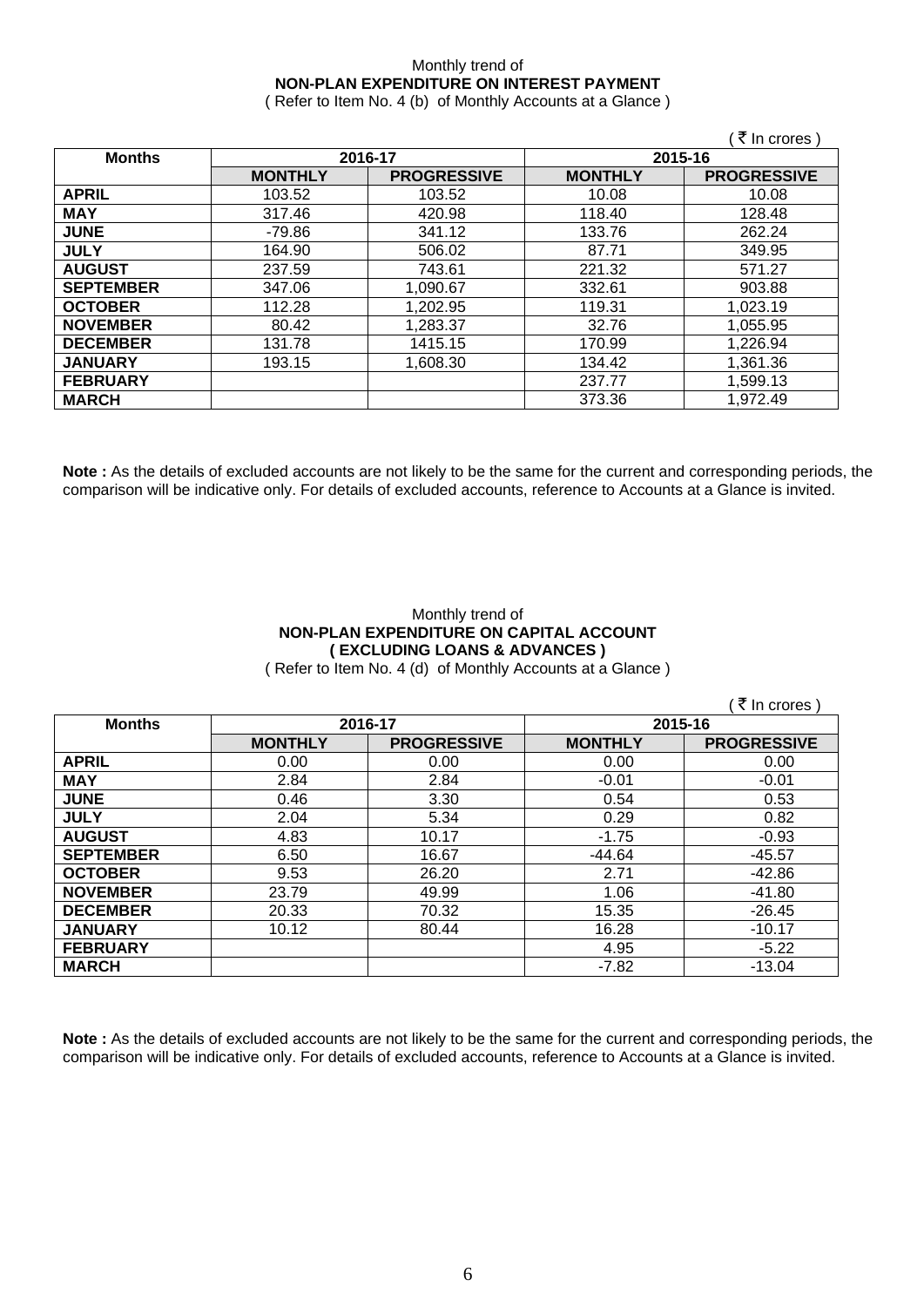## Monthly trend of **PLAN EXPENDITURE ON REVENUE ACCOUNT**

( Refer to Item No. 5 (a) of Monthly Accounts at a Glance )

|                  |                    |                    |                | ़₹ In crores )     |
|------------------|--------------------|--------------------|----------------|--------------------|
| <b>Months</b>    | 2016-17<br>2015-16 |                    |                |                    |
|                  | <b>MONTHLY</b>     | <b>PROGRESSIVE</b> | <b>MONTHLY</b> | <b>PROGRESSIVE</b> |
| <b>APRIL</b>     | 58.54              | 58.54              | 48.28          | 48.28              |
| <b>MAY</b>       | 703.05             | 761.59             | 103.60         | 151.88             |
| <b>JUNE</b>      | 511.13             | 1,272.72           | 1,468.79       | 1,638.67           |
| <b>JULY</b>      | 311.49             | 1,584.21           | 279.22         | 1.917.89           |
| <b>AUGUST</b>    | 819.28             | 2,403.49           | 125.35         | 2,043.24           |
| <b>SEPTEMBER</b> | 334.49             | 2,737.98           | 1,095.45       | 3,138.69           |
| <b>OCTOBER</b>   | 1,393.02           | 4,131.00           | 1,218.93       | 4,357.62           |
| <b>NOVEMBER</b>  | 565.80             | 4,696.80           | 355.29         | 4,712.91           |
| <b>DECEMBER</b>  | 1,864.02           | 6,560.82           | 470.57         | 5,183.48           |
| <b>JANUARY</b>   | 806.87             | 7,367.69           | 1,390.66       | 6,574.14           |
| <b>FEBRUARY</b>  |                    |                    | 573.67         | 7,147.81           |
| <b>MARCH</b>     |                    |                    | 2,150.64       | 9,298.45           |

**Note** : As the details of excluded accounts are not likely to be the same for the current and corresponding periods, the comparison will be indicative only. For details of excluded accounts, reference to Accounts at a Glance is invited.

### Monthly trend of **PLAN EXPENDITURE ON CAPITAL ACCOUNT ( EXCLUDING LOANS & ADVANCES )**

( Refer to Item No. 5 (c) of Monthly Accounts at a Glance )

|                  |                |                    |                | ∶₹ In crores )     |
|------------------|----------------|--------------------|----------------|--------------------|
| <b>Months</b>    |                | 2016-17            | 2015-16        |                    |
|                  | <b>MONTHLY</b> | <b>PROGRESSIVE</b> | <b>MONTHLY</b> | <b>PROGRESSIVE</b> |
| <b>APRIL</b>     | 5.13           | 5.13               | 58.99          | 58.99              |
| <b>MAY</b>       | 182.11         | 187.24             | 153.19         | 212.18             |
| <b>JUNE</b>      | 95.93          | 283.17             | 73.73          | 285.91             |
| <b>JULY</b>      | 229.40         | 512.57             | 282.30         | 568.21             |
| <b>AUGUST</b>    | 218.00         | 730.57             | 147.74         | 715.95             |
| <b>SEPTEMBER</b> | 319.33         | 1,049.90           | 138.28         | 854.23             |
| <b>OCTOBER</b>   | 454.32         | 1,504.22           | 144.21         | 998.44             |
| <b>NOVEMBER</b>  | 154.47         | 1,658.69           | 243.84         | 1,242.28           |
| <b>DECEMBER</b>  | 323.71         | 1,982.40           | 149.09         | 1.391.37           |
| <b>JANUARY</b>   | 467.32         | 2,449.72           | 350.69         | 1,742.06           |
| <b>FEBRUARY</b>  |                |                    | 249.35         | 1,991.41           |
| <b>MARCH</b>     |                |                    | 695.23         | 2,686.64           |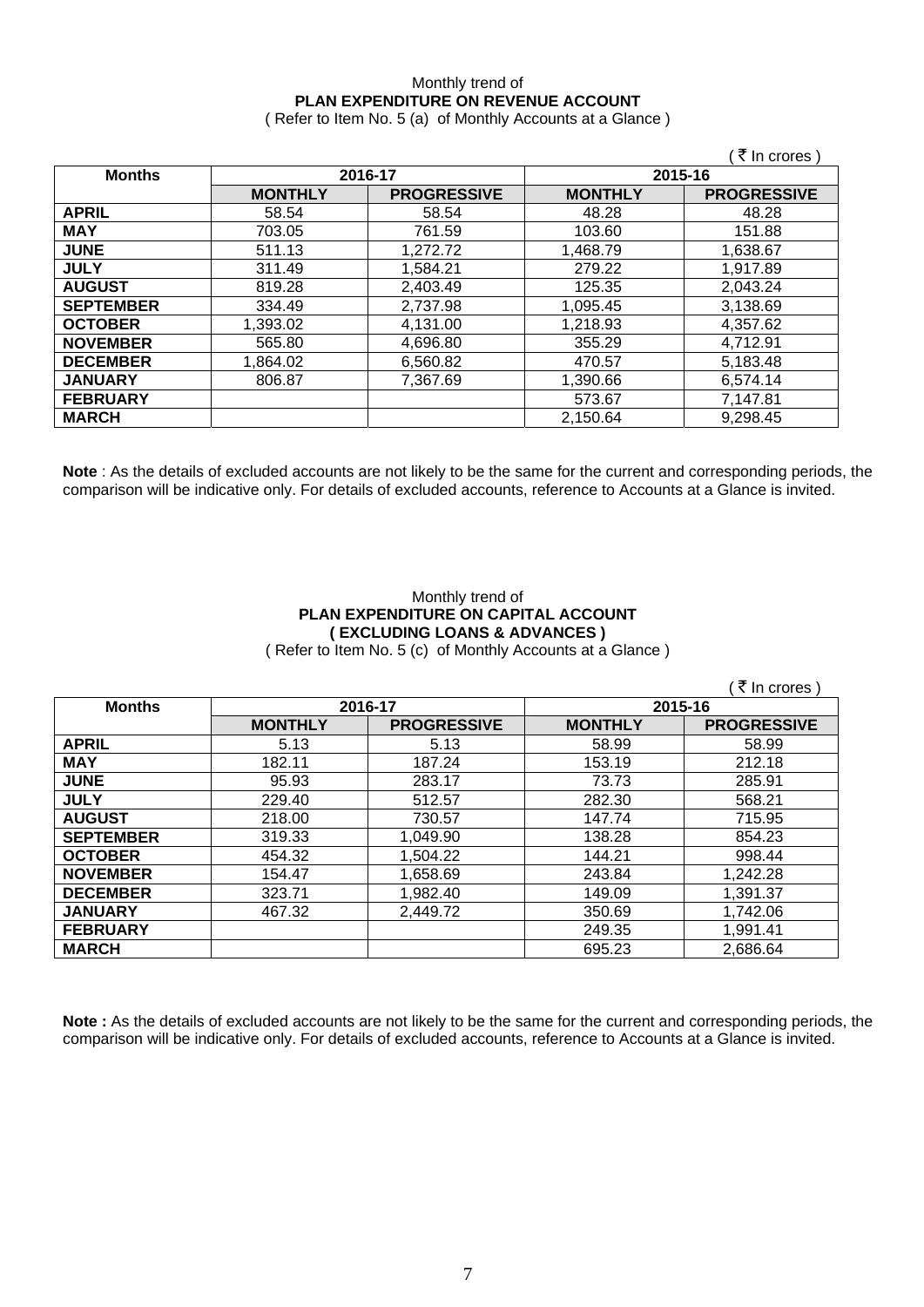# Monthly trend of **TOTAL EXPENDITURE**

|  | (Refer to Item No. 6 of Monthly Accounts at a Glance) |
|--|-------------------------------------------------------|
|--|-------------------------------------------------------|

|                  |                    |                    |                | ∶₹ In crores )     |
|------------------|--------------------|--------------------|----------------|--------------------|
| <b>Months</b>    | 2016-17<br>2015-16 |                    |                |                    |
|                  | <b>MONTHLY</b>     | <b>PROGRESSIVE</b> | <b>MONTHLY</b> | <b>PROGRESSIVE</b> |
| <b>APRIL</b>     | 1,919.47           | 1.919.47           | 1,011.62       | 1,011.62           |
| <b>MAY</b>       | 3,218.11           | 5,137.58           | 2,069.43       | 3,081.05           |
| <b>JUNE</b>      | 2,495.75           | 7,633.33           | 3,854.09       | 6,935.14           |
| <b>JULY</b>      | 2,665.95           | 10,299.28          | 2.560.82       | 9,495.96           |
| <b>AUGUST</b>    | 4.026.52           | 14.325.80          | 2.008.80       | 11.504.76          |
| <b>SEPTEMBER</b> | 3,325.66           | 17,651.46          | 3,141.85       | 14,646.61          |
| <b>OCTOBER</b>   | 4.197.90           | 21,849.36          | 3,574.61       | 18,221.22          |
| <b>NOVEMBER</b>  | 3,263.71           | 25,113.07          | 2,927.34       | 21,148.56          |
| <b>DECEMBER</b>  | 4,955.55           | 30,068.62          | 2,918.96       | 24,067.52          |
| <b>JANUARY</b>   | 4,335.41           | 34,404.03          | 3.967.31       | 28,034.83          |
| <b>FEBRUARY</b>  |                    |                    | 3,638.94       | 31,673.77          |
| <b>MARCH</b>     |                    |                    | 7,567.78       | 39,241.55          |

**Note :** As the details of excluded accounts are not likely to be the same for the current and corresponding periods, the comparison will be indicative only. For details of excluded accounts, reference to Accounts at a Glance is invited.

### Monthly trend of **REVENUE EXPENDITURE**  ( Refer to Item No. 6(a) of Monthly Accounts at a Glance )

|                  |                |                    |                | ं ₹ In crores `    |  |
|------------------|----------------|--------------------|----------------|--------------------|--|
| <b>Months</b>    | 2016-17        |                    |                | 2015-16            |  |
|                  | <b>MONTHLY</b> | <b>PROGRESSIVE</b> | <b>MONTHLY</b> | <b>PROGRESSIVE</b> |  |
| <b>APRIL</b>     | 1,914.34       | 1,914.34           | 952.64         | 952.64             |  |
| <b>MAY</b>       | 3,033.16       | 4,947.50           | 1,916.18       | 2,868.82           |  |
| <b>JUNE</b>      | 2,399.21       | 7,346.71           | 3,779.82       | 6,648.64           |  |
| <b>JULY</b>      | 2,434.50       | 9,781.21           | 2,269.22       | 8,917.86           |  |
| <b>AUGUST</b>    | 3,803.68       | 13,584.89          | 1,769.64       | 10,687.50          |  |
| <b>SEPTEMBER</b> | 2,997.54       | 16,582.43          | 3,048.21       | 13,735.71          |  |
| <b>OCTOBER</b>   | 3,723.35       | 20,305.78          | 3,419.18       | 17,154.89          |  |
| <b>NOVEMBER</b>  | 3,084.90       | 23,390.68          | 2,682.43       | 19,837.32          |  |
| <b>DECEMBER</b>  | 4,548.26       | 27,938.94          | 2.754.50       | 22.591.82          |  |
| <b>JANUARY</b>   | 3,823.97       | 31,762.91          | 3,542.84       | 26,134.66          |  |
| <b>FEBRUARY</b>  |                |                    | 3.349.64       | 29.484.30          |  |
| <b>MARCH</b>     |                |                    | 6,823.56       | 36,307.86          |  |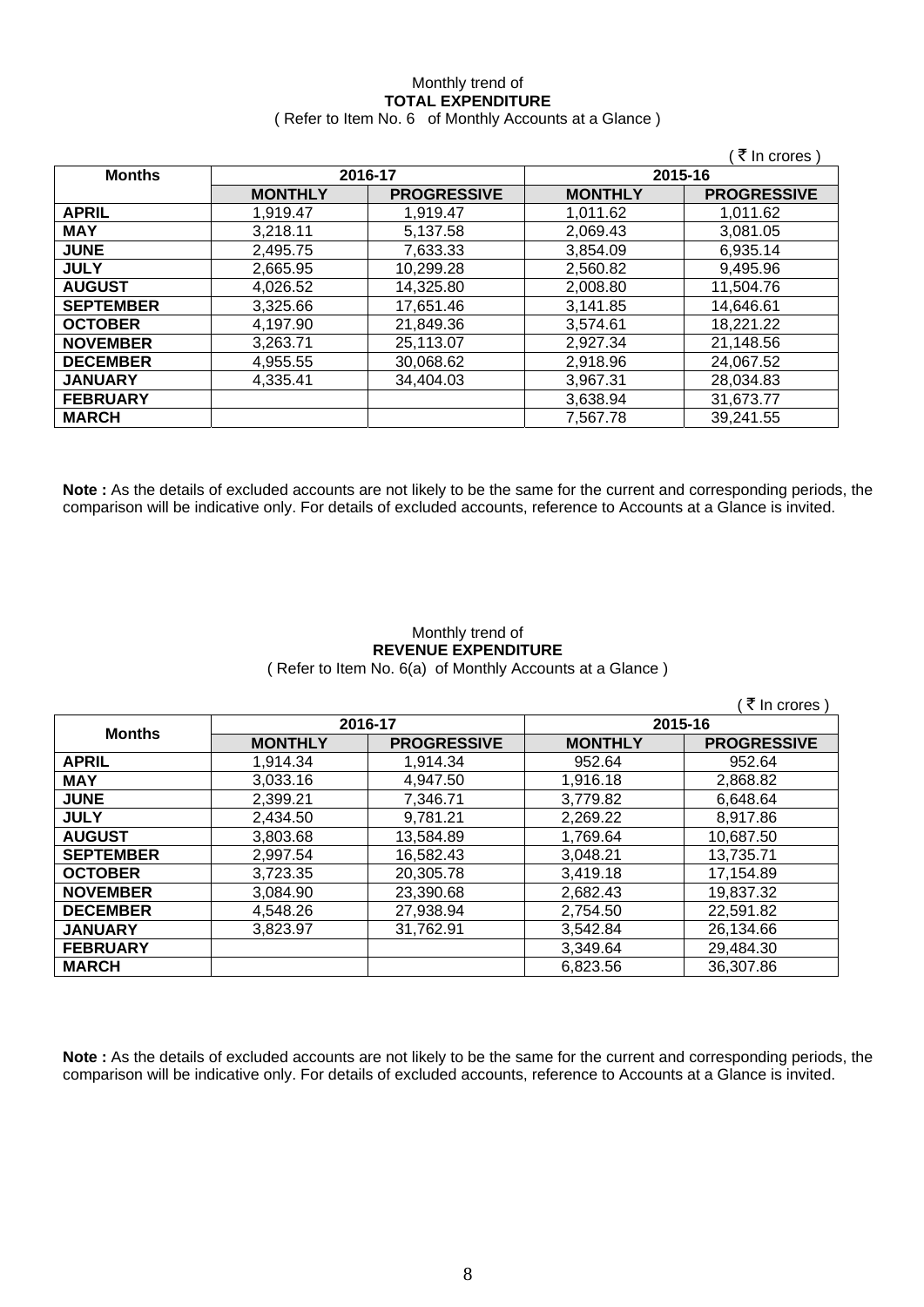### Monthly trend of **CAPITAL EXPENDITURE**  ( Refer to Item No. 6(b) of Monthly Accounts at a Glance )

|                  |                |                    |                | े ₹ In crores )    |  |
|------------------|----------------|--------------------|----------------|--------------------|--|
| <b>Months</b>    | 2016-17        |                    |                | 2015-16            |  |
|                  | <b>MONTHLY</b> | <b>PROGRESSIVE</b> | <b>MONTHLY</b> | <b>PROGRESSIVE</b> |  |
| <b>APRIL</b>     | 5.13           | 5.13               | 58.99          | 58.99              |  |
| <b>MAY</b>       | 184.95         | 190.08             | 153.18         | 212.17             |  |
| <b>JUNE</b>      | 96.39          | 286.47             | 74.27          | 286.44             |  |
| <b>JULY</b>      | 231.44         | 517.91             | 282.59         | 569.03             |  |
| <b>AUGUST</b>    | 222.83         | 740.74             | 145.99         | 715.02             |  |
| <b>SEPTEMBER</b> | 325.83         | 1,066.57           | 93.64          | 808.66             |  |
| <b>OCTOBER</b>   | 463.85         | 1,530.42           | 146.92         | 955.58             |  |
| <b>NOVEMBER</b>  | 178.26         | 1,708.68           | 244.90         | 1,200.48           |  |
| <b>DECEMBER</b>  | 344.04         | 2,052.72           | 164.44         | 1,364.92           |  |
| <b>JANUARY</b>   | 477.44         | 2,530.16           | 366.97         | 1,731.89           |  |
| <b>FEBRUARY</b>  |                |                    | 254.29         | 1,986.18           |  |
| <b>MARCH</b>     |                |                    | 687.42         | 2,673.60           |  |

**Note :** As the details of excluded accounts are not likely to be the same for the current and corresponding periods, the comparison will be indicative only. For details of excluded accounts, reference to Accounts at a Glance is invited.

### Monthly trend of **LOANS AND ADVANCES DISBURSED**  ( Refer to Item No. 7 of Monthly Accounts at a Glance )

|                  |                |                    |                | ₹ In crores)       |
|------------------|----------------|--------------------|----------------|--------------------|
| <b>Months</b>    | 2016-17        |                    | 2015-16        |                    |
|                  | <b>MONTHLY</b> | <b>PROGRESSIVE</b> | <b>MONTHLY</b> | <b>PROGRESSIVE</b> |
| <b>APRIL</b>     | 0.00           | 0.00               | 0.00           | 0.00               |
| <b>MAY</b>       | 0.00           | 0.00               | 0.06           | 0.06               |
| <b>JUNE</b>      | 0.15           | 0.15               | 0.00           | 0.06               |
| <b>JULY</b>      | 0.01           | 0.16               | 9.01           | 9.07               |
| <b>AUGUST</b>    | 0.01           | 0.17               | 93.17          | 102.24             |
| <b>SEPTEMBER</b> | 2.29           | 2.46               | 0.00           | 102.24             |
| <b>OCTOBER</b>   | 10.70          | 13.16              | 8.51           | 110.75             |
| <b>NOVEMBER</b>  | 0.55           | 13.71              | 0.01           | 110.76             |
| <b>DECEMBER</b>  | 63.25          | 76.96              | 0.02           | 110.78             |
| <b>JANUARY</b>   | 34.00          | 110.96             | 57.50          | 168.28             |
| <b>FEBRUARY</b>  |                |                    | 35.00          | 203.28             |
| <b>MARCH</b>     |                |                    | 56.81          | 260.09             |